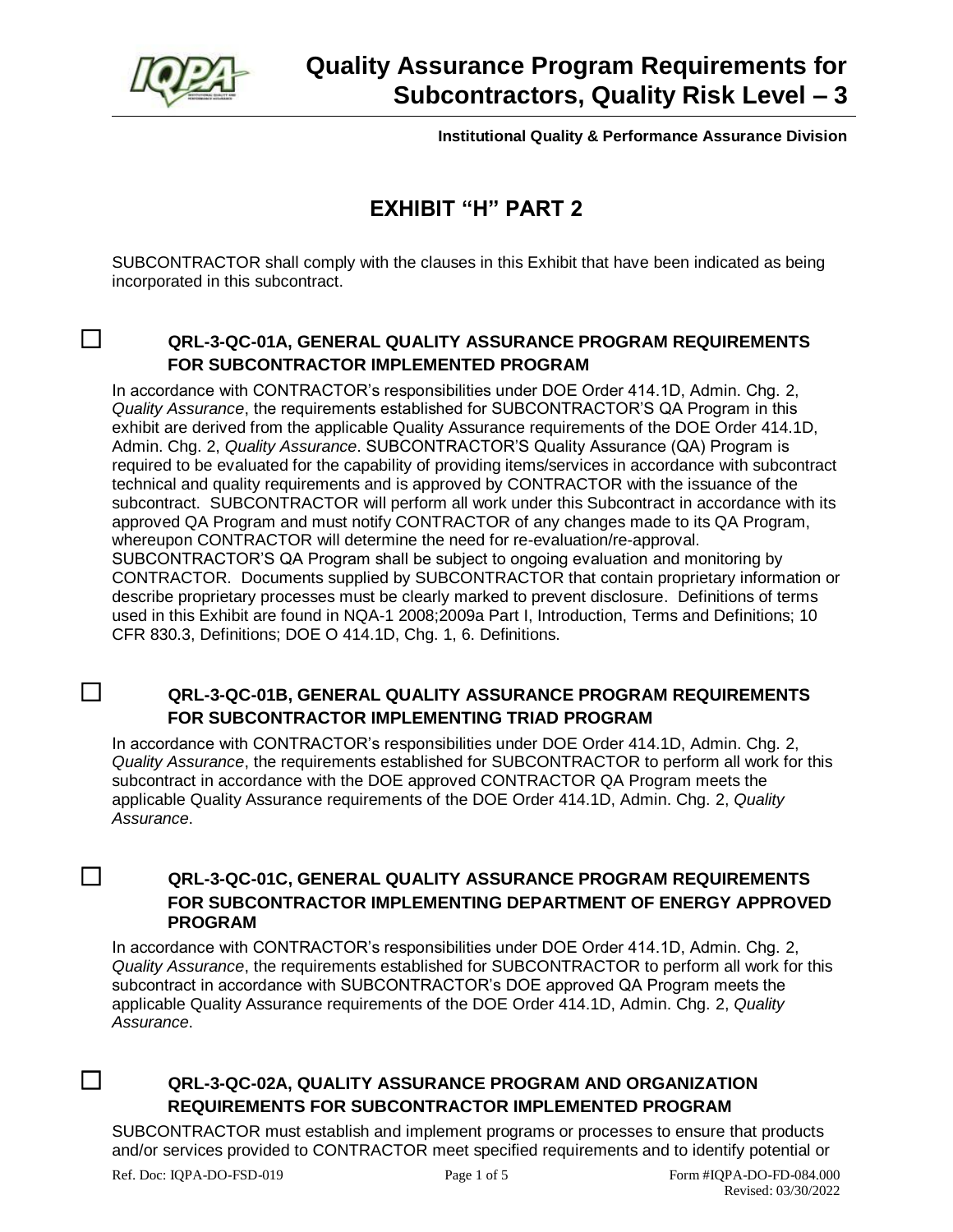

### **Institutional Quality & Performance Assurance Division**

actual issues with the quality of their products and/or services, and to act to resolve those issues. SUBCONTRACTOR must establish organizational responsibilities to ensure that the quality of their products and/or services is achieved by the personnel performing the work and that achievement of quality is verified.

# ☐ **QRL-3-QC-02B, QUALITY ASSURANCE PROGRAM AND ORGANIZATION REQUIREMENTS FOR SUBCONTRACTOR IMPLEMENTING TRIAD PROGRAM**

SUBCONTRACTOR must perform all work for this subcontract in accordance with CONTRACTOR organization requirements as defined in SD312, *LANL Management Models*, and clarified in procurement documents. SUBCONTRACTOR must perform all work for this subcontract in accordance with the CONTRACTOR QA Program and any applicable local Quality Assurance Plans as defined by SD330, *LANL Quality Assurance Program*. Any items or services procured as a part of this subcontract must be purchased using CONTRACTOR procurement processes and methods of acceptance.

# ☐ **QRL-3-QC-02C, QUALITY ASSURANCE PROGRAM AND ORGANIZATION REQUIREMENTS FOR SUBCONTRACTOR IMPLEMENTING DEPARTMENT OF ENERGY APPROVED PROGRAM**

SUBCONTRACTOR must perform work under this subcontract in accordance with their DOE approved QA program per the requirements of DOE O 414.1D, Admin. Chg. 2, *Quality Assurance*, as implemented through their approved QA program.

# ☐ **QRL-3-QC-02D, SUPPLEMENTARY QUALITY ASSURANCE PROGRAM REQUIREMENTS**

In addition to the requirements of the procurement documents, SUBCONTRACTOR must implement a Quality Assurance Program in accordance with applicable codes or standards as specified below: (e.g., boiler code, pressure safety code, International Building Code, etc.)

Specify codes and/or standards

# ☐ **QRL-3-QC-03, DESIGN**

SUBCONTRACTOR must establish a process to ensure that SUBCONTRACTOR:

- designs items and processes affecting the quality of products or services supplied to CONTRACTOR using sound engineering/scientific principles and appropriate standards.
- design activities are in accordance with any standards or requirements included or referenced in this subcontract.
- incorporates applicable requirements and design bases in design work and design changes for products delivered to CONTRACTOR.
- incorporates any requirements or design bases included or referenced in this subcontract.

SUBCONTRACTOR must establish a process to identify and control design interfaces for design activities affecting products delivered to CONTRACTOR. SUBCONTRACTOR must establish a process for the validation and verification of design products affecting the quality of products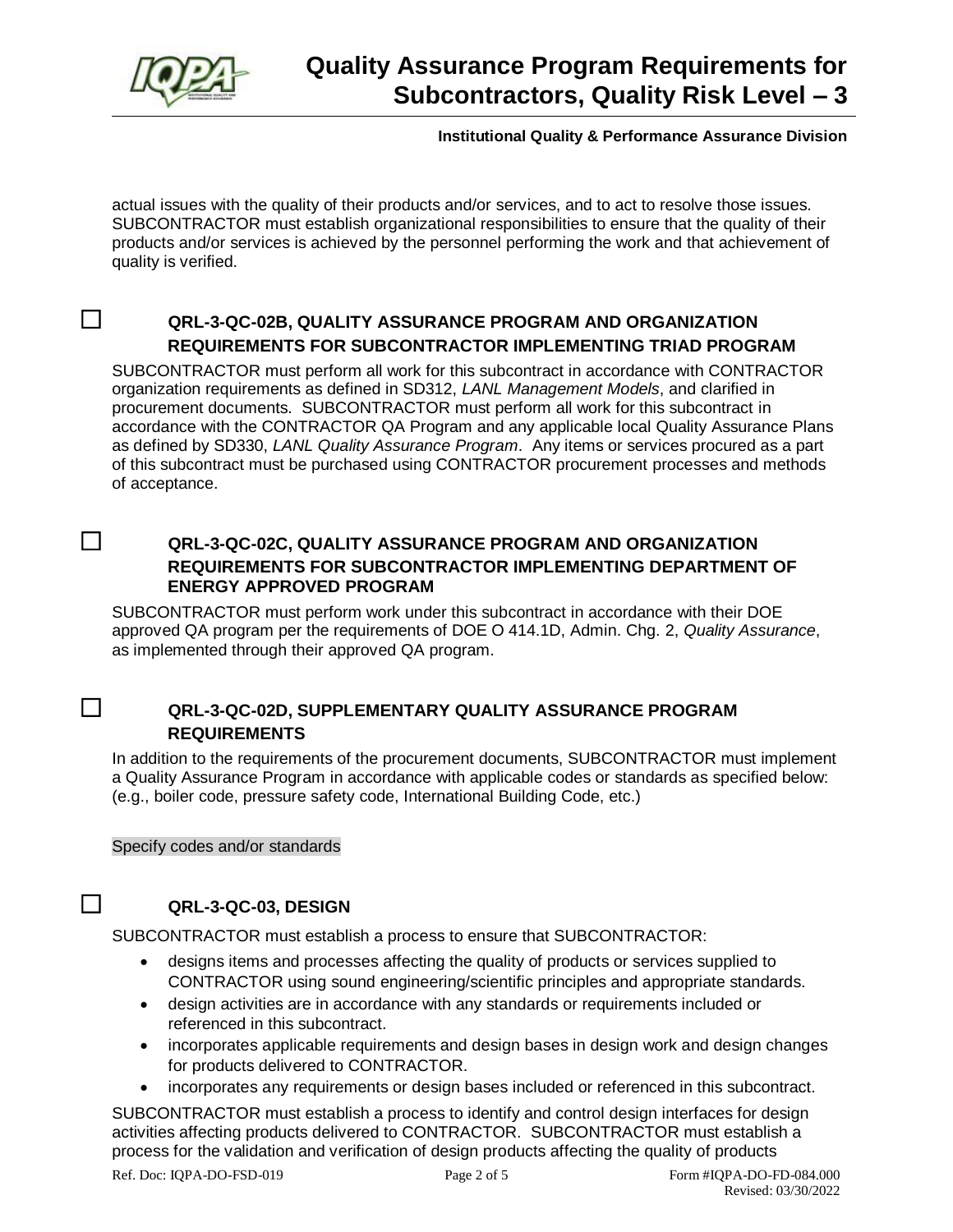

### **Institutional Quality & Performance Assurance Division**

delivered to CONTRACTOR for adequacy against the requirements of this subcontract. The process must ensure that personnel and organizations who perform validation and verification activities of design products affecting the quality of products delivered to CONTRACTOR are not the same personnel or organizations who performed the design work. SUBCONTRACTOR must ensure that verification and validation of work has been performed and the work found to meet any applicable requirements prior to approval and implementation of the design.

# ☐ **QRL-3-QC-04, RIGHT OF ACCESS**

SUBCONTRACTOR must grant access to its facilities for the purpose of evaluation and assessment to CONTRACTOR personnel. This right of access must be contractually flowed down by SUBCONTRACTOR to any sub-tier suppliers.

# ☐ **QRL-3-QC-05, INSPECTION AND TEST CONTROL**

SUBCONTRACTOR must establish and maintain inspection and test programs to verify the conformance of items (including software) or activities to the subcontract requirements.

# ☐ **QRL-3-QC-06, CONTROL OF MEASURING AND TEST EQUIPMENT**

SUBCONTRACTOR must establish and maintain a program to ensure that tools, gauges, instruments and other measuring and test equipment (M&TE) used to verify or control the quality are appropriately controlled, calibrated and/or adjusted, and maintained to ensure accuracy and validity of the data gathered.

# ☐ **QRL-3-QC-07, HANDLING, STORAGE, AND SHIPPING**

SUBCONTRACTOR must establish and maintain processes and/or procedures to ensure that items are not damaged or lost, and to minimize deterioration during handling, storage, cleaning, packaging, and shipping. Item(s) or assemblies provided to CONTRACTOR under this subcontract that are not installed by SUBCONTRACTOR must be identified either on the item(s) or on the item packaging such that each item is easily identified as a part of the subcontract. This may include permanent labeling or non-permanent labels or writing as appropriate and/or defined in this subcontract.

# ☐ **QRL-3-QC-08, CONTROL OF NONCONFORMANCES**

SUBCONTRACTOR must establish and maintain a process to identify, control, evaluate, and resolve nonconformances with items and/or services to be provided to CONTRACTOR. The process must include provisions for providing notification to CONTRACTOR of the nature of the nonconformance as well as recommendations for resolving the issue. Nonconforming items must be controlled by SUBCONTRACTOR pending an approved disposition by CONTRACTOR. Nonconforming items must be identified by legible and non-detrimental marking or tagging either on the item or its container. When possible, items should be segregated, and when not possible other methods established, documented, and used to control the item(s). Items that have been re-worked must be reexamined in accordance with the original acceptance criteria. Repaired items must be reexamined in accordance with acceptance criteria provided by CONTRACTOR for the repaired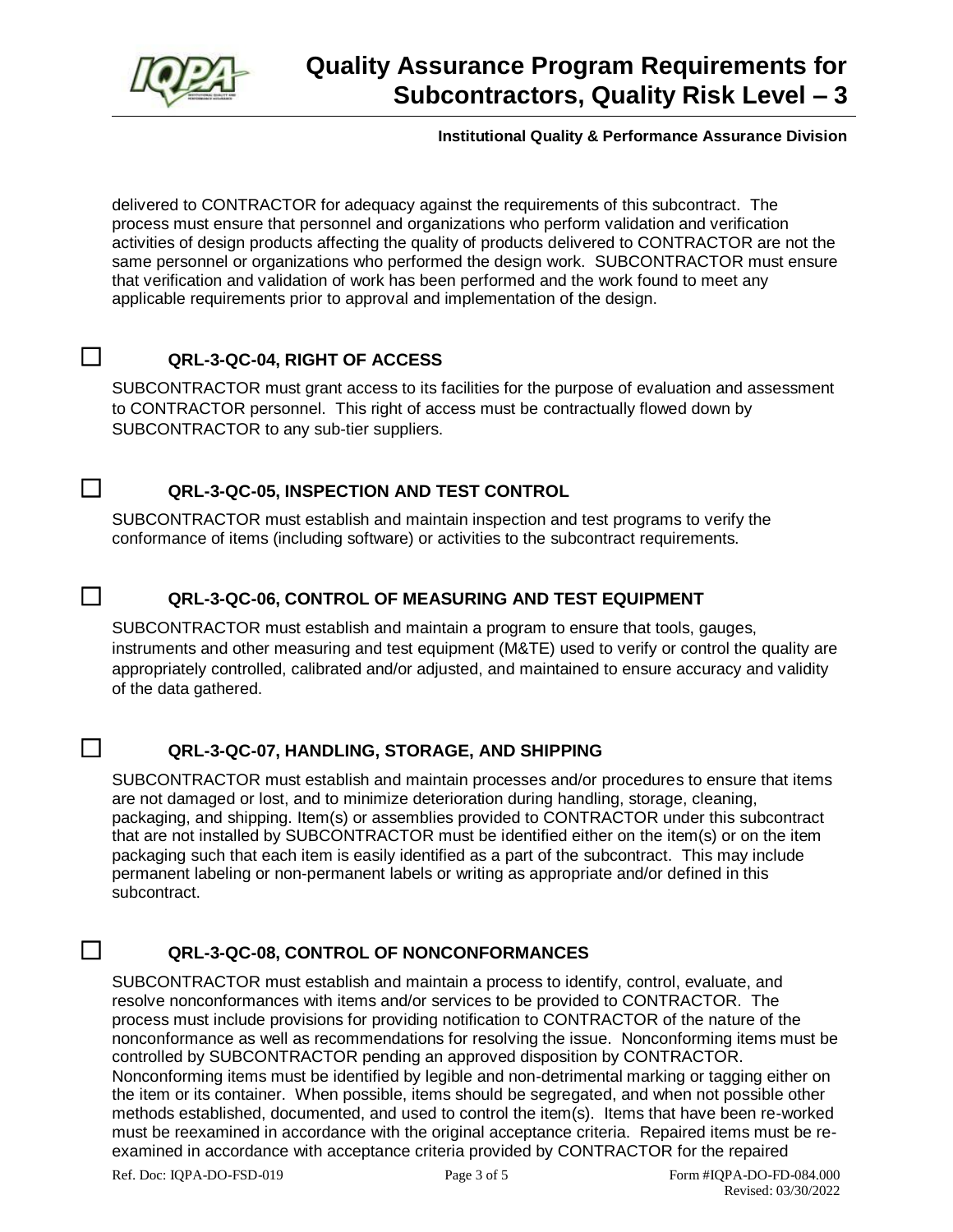

**Institutional Quality & Performance Assurance Division**

condition.

# ☐ **QRL-3-QC-09, PRODUCT CERTIFICATION PROGRAM**

SUBCONTRACTOR must establish and implement a certification system for the product(s) they provide to CONTRACTOR including as applicable the certification activities, generation of the certificate, and the review and approval of the certificate in accordance with the applicable codes and/or standards. Certificates must meet the content requirements specified for this procurement and identify the material(s) or product(s) being certified traceable to the item(s) provided. As applicable the certificate must identify the specific requirements of the procurement that have been met, any approved changes and/or deviations from the subcontract and must describe or reference any requirements that have not been met.

# ☐ **QRL-3-QC-10, SUBCONTRACTOR OBLIGATION TO VERIFY CONFORMANCE**

SUBCONTRACTOR must verify that items or services offered to CONTRACTOR for acceptance comply with the procurement requirements prior to offering them for acceptance. Should SUBCONTRACTOR identify potential negative impacts to the quality of items or services they have provided to CONTRACTOR, they must notify CONTRACTOR within seven (7) calendar days to include a description of the potential impacts and any risk associated.

## ☐ **QRL-3-QC-11 SUBCONTRACTOR OBLIGATION TO RESPOND TO CORRECTIVE ACTION REQUEST**

When SUBCONTRACTOR is notified by CONTRACTOR of a corrective action request, SUBCONTRACTOR must respond within thirty (30) calendar days with proposed corrective actions and anticipated completion dates. These will be reviewed by CONTRACTOR for acceptability and tracked to completion.

# ☐ **QRL-3-QC-12 QUALITY RECORDS RETENTION**

Records associated with this subcontract must be legible, accurate, and complete, and stored by SUBCONTRACTOR for a minimum duration from project completion as specified below and must be retrievable during that period.

Specify retention period

# ☐ **QRL-3-QC-13, SOFTWARE ERROR REPORTING**

SUBCONTRACTOR must establish a process to ensure that any errors identified with software provided to CONTRACTOR are communicated to CONTRACTOR within seven (7) calendar days of identification. SUBCONTRACTOR must also establish a process for CONTRACTOR to communicate any potential errors to SUBCONTRACTOR for their evaluation.